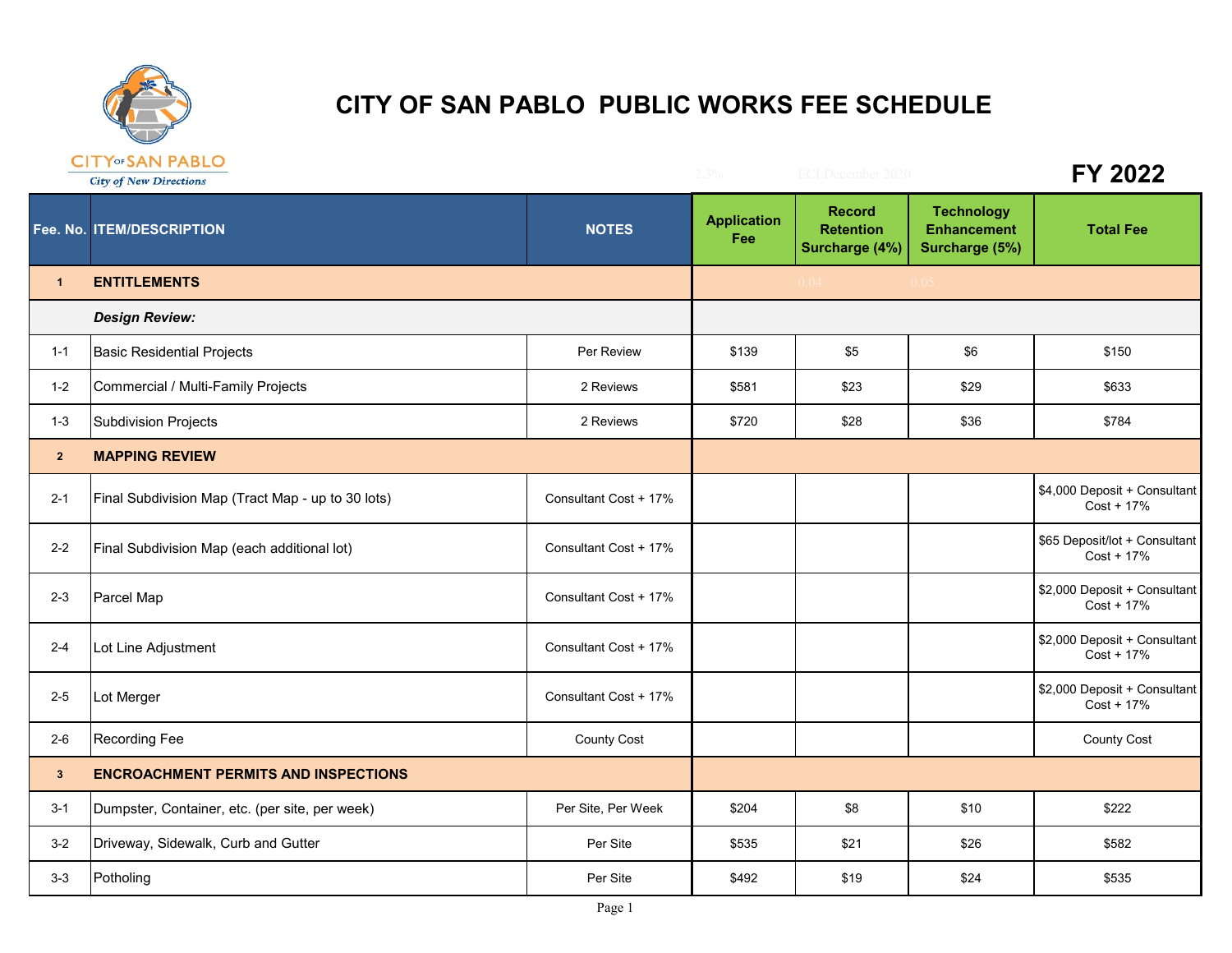|         | Fee. No. ITEM/DESCRIPTION                                                                                                                                                                             | <b>NOTES</b>                             | <b>Application</b><br><b>Fee</b> | <b>Record</b><br><b>Retention</b><br>Surcharge (4%) | <b>Technology</b><br><b>Enhancement</b><br>Surcharge (5%) | <b>Total Fee</b>             |
|---------|-------------------------------------------------------------------------------------------------------------------------------------------------------------------------------------------------------|------------------------------------------|----------------------------------|-----------------------------------------------------|-----------------------------------------------------------|------------------------------|
| $3 - 4$ | Minor traffic control only (local streets, pedestrian traffic controls,<br>traffic controls limited to one day)                                                                                       | Per Day                                  | \$274                            | \$10                                                | \$13                                                      | \$297                        |
| $3-5$   | Traffic control only (collector and arterial streets)                                                                                                                                                 | Per Week                                 | \$683                            | \$27                                                | \$34                                                      | \$744                        |
| $3-6$   | Street Excavation (includes up to 2 inspections during encroachment<br>work plus final inspection)                                                                                                    | Per Site                                 | \$757                            | \$30                                                | \$37                                                      | \$824                        |
| $3 - 7$ | Major Encroachment/Street Excavation (for encroachment work<br>longer than 3 days or requires more than 3 inspections)                                                                                | Deposit + \$150 per work day             |                                  |                                                     |                                                           | Deposit + \$150 per work day |
| $3-8$   | Revocable / Long Term Encroachment Permit Review Fee (Every 2<br>years)                                                                                                                               | 2 Reviews                                | \$752                            | \$30                                                | \$37                                                      | \$819                        |
| 4       | <b>IMPROVEMENT PERMITS - NEW FEE SECTION</b>                                                                                                                                                          |                                          |                                  |                                                     |                                                           |                              |
|         | <b>Plan Check:</b>                                                                                                                                                                                    |                                          |                                  |                                                     |                                                           |                              |
| 4-1     | Projects with major site improvement (including but not limited to<br>Stormwater Treatment and Flow Control/C3, SWPPP, grading,<br>commercial development, etc.)                                      | Deposit                                  |                                  |                                                     |                                                           | Deposit                      |
| $4 - 2$ | <b>Expedited Plan Check Fee</b>                                                                                                                                                                       | Original Cost +50%                       |                                  |                                                     |                                                           | 100-3310-34104               |
|         | Inspection:                                                                                                                                                                                           |                                          |                                  |                                                     |                                                           |                              |
| $4 - 3$ | Projects with major site improvement (including but not limited to<br>Stormwater Treatment and Flow Control/C3, C3 signage at cost,<br>SWPPP, grading, commercial and multi-family development, etc.) | Deposit                                  |                                  |                                                     |                                                           | Deposit                      |
| $4 - 4$ | C3 O&M Verification Inspection                                                                                                                                                                        | As Needed Per Water Board<br>Regulations | \$1,005                          | \$40                                                | \$50                                                      | \$1,095                      |
| $4 - 5$ | Fee for each additional inspections (Fee for additional Inspections,<br>excluding Major Encroachment and Major Site Improvement<br>Inspection)                                                        | Per Each Addtl Inspection                | \$135                            | \$5                                                 | \$6                                                       | \$146                        |
| 4-6     | Fee for no-show inspection or work without scheduling inspection                                                                                                                                      | Penalty                                  | \$135                            | \$5                                                 | \$6                                                       | \$146                        |
| $4 - 7$ | Fee for work without permit - Work underway                                                                                                                                                           | Penalty 2x Fee                           |                                  |                                                     |                                                           | 2x Permit Fee                |
| $4 - 8$ | Fee for work without permit - Work completed                                                                                                                                                          | Penalty 3x Fee                           |                                  |                                                     |                                                           | 3x Permit Fee                |
| $4 - 9$ | Fee for work outside of normal business hours                                                                                                                                                         | 20% Permit Fee                           |                                  |                                                     |                                                           | 20% of Permit Fee            |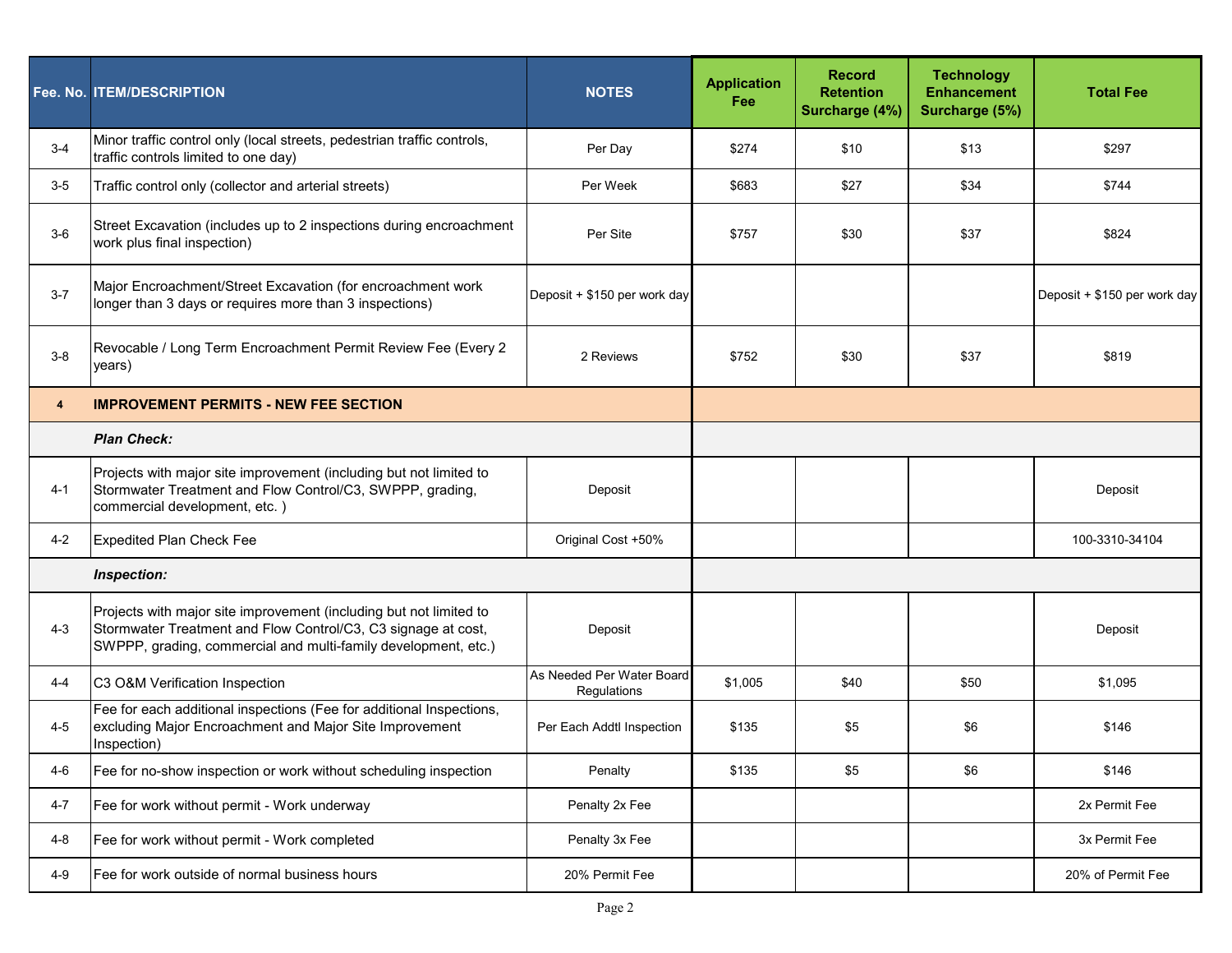|             | Fee. No. ITEM/DESCRIPTION                                | <b>NOTES</b>                                  | <b>Application</b><br>Fee | <b>Record</b><br><b>Retention</b><br>Surcharge (4%) | <b>Technology</b><br><b>Enhancement</b><br>Surcharge (5%) | <b>Total Fee</b>                              |
|-------------|----------------------------------------------------------|-----------------------------------------------|---------------------------|-----------------------------------------------------|-----------------------------------------------------------|-----------------------------------------------|
| $4 - 10$    | <b>Expedited Inspection Fee</b>                          | Original Cost +50%                            |                           |                                                     |                                                           | Original Cost +50%                            |
|             | <b>Transportation Permit:</b>                            |                                               |                           |                                                     |                                                           |                                               |
| $4 - 11$    | Single Trip                                              | Per Trip                                      | \$16                      | \$1                                                 | \$1                                                       | \$17                                          |
| $4 - 12$    | Annual *                                                 | Per Year                                      | \$90                      | \$4                                                 | \$5                                                       | \$98                                          |
| $5^{\circ}$ | <b>ENVIRONMENTAL PROGRAMS</b>                            |                                               |                           |                                                     |                                                           |                                               |
| $5-1$       | Creek Zone Review / Evaluation                           | Staff Hourly Rate or<br>Consultant Rate + 17% |                           |                                                     |                                                           | Staff Hourly Rate or<br>Consultant Rate + 17% |
| $5-2$       | Groundwater Permit                                       | Staff Hourly Rate or<br>Consultant Rate + 17% |                           |                                                     |                                                           | Staff Hourly Rate or<br>Consultant Rate + 17% |
| 6           | <b>MISCELLANEOUS FEES</b>                                |                                               |                           |                                                     |                                                           |                                               |
|             | <b>Document Copying Fees:</b>                            |                                               |                           |                                                     |                                                           |                                               |
| $6 - 1$     | Standard Sizes (8.5 x 11, 8.5 x 14, 11 x 17) - per sheet | Per Sheet                                     | \$0.05                    |                                                     |                                                           | \$0.05                                        |
| $6-2$       | Large Sizes (18 x 26, 24 x 36) - first sheet             | <b>First Sheet</b>                            | \$5                       | \$0.20                                              | \$0.25                                                    | \$5.45                                        |
| $6 - 3$     | Large Sizes (18 x 26, 24 x 36) - ea. Additional sheet    | Each Addtl Sheet                              | \$2                       | \$0.08                                              | \$0.10                                                    | \$2.18                                        |
|             | <b>Scanning / Imaging Fee:</b>                           |                                               |                           |                                                     |                                                           |                                               |
| 6-4         | Standard Sizes (8.5 x 11, 8.5 x 14, 11 x 17)             | Per Sheet                                     | \$0.05                    |                                                     |                                                           | \$0.05                                        |
| $6-5$       | Large Sizes (18 x 26, 24 x 36)                           | <b>First Sheet</b>                            | \$5                       | \$0.20                                              | \$0.25                                                    | \$5.45                                        |
| $6-6$       | Large Sizes (18 x 26, 24 x 36) - ea. Additional sheet    | Each Addtl Sheet                              | \$2                       | \$0.08                                              | \$0.10                                                    | \$2.18                                        |
| $6 - 7$     | <b>Technology Enhancement Fee</b>                        | 5% Surcharge                                  |                           |                                                     |                                                           | 5% Surcharge                                  |
| $6-8$       | <b>Record Retention Fee</b>                              | 4% Surcharge                                  |                           |                                                     |                                                           | 4% Surcharge                                  |
| $6-9$       | <b>County Recording Fee</b>                              | <b>First Page</b>                             |                           |                                                     |                                                           | <b>County Cost</b>                            |